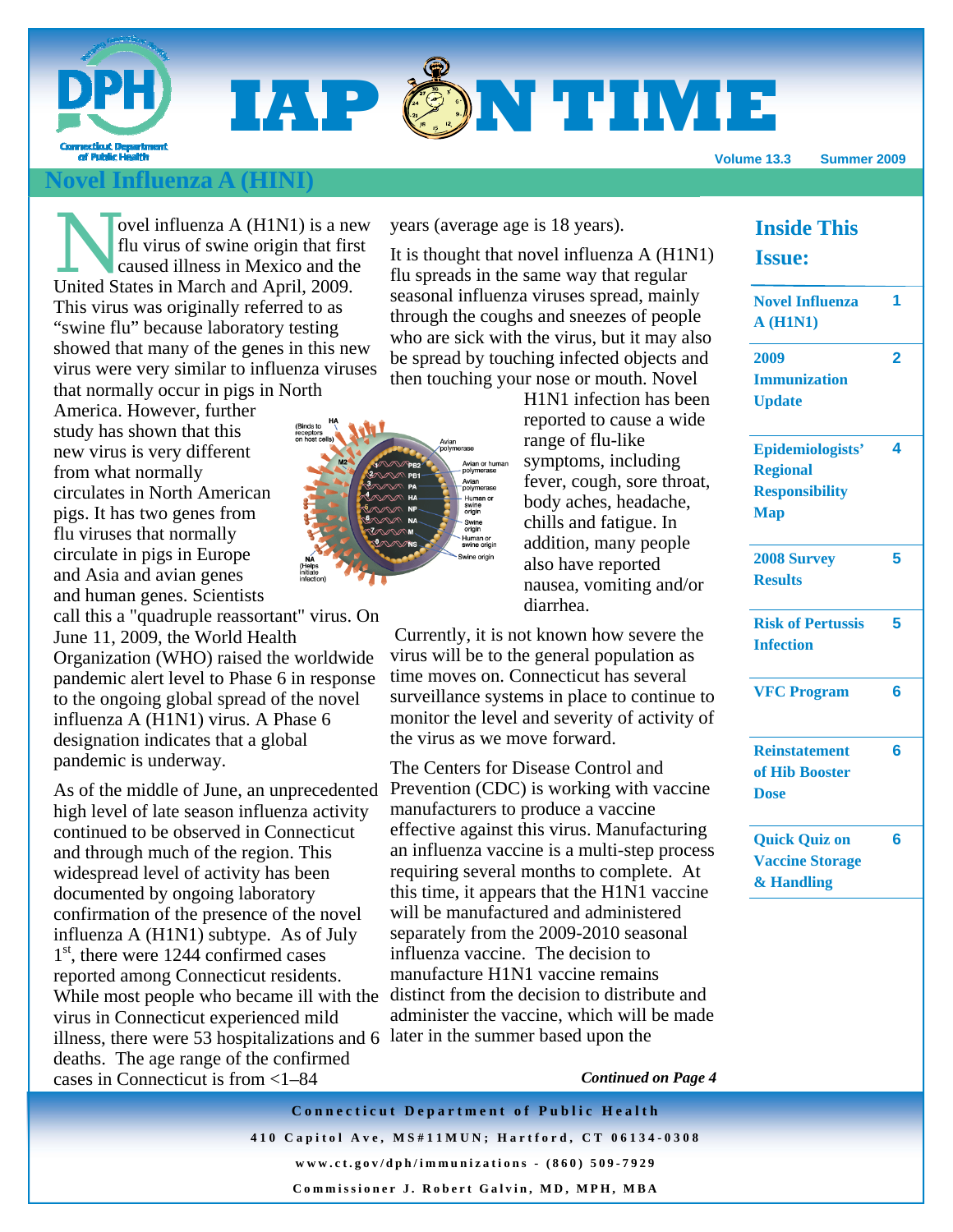## **Immunization Update 2009**

his live satellite program/webcast will provide up-to-date information on the rapidly changing field<br>of immunization. Anticipated topics include influenza (including H1N1 influenza), rotavirus,<br>webcaster and vecesing surpl of immunization. Anticipated topics include influenza (including H1N1 influenza), rotavirus, vaccine safety and vaccine supply. So-called "alternative" vaccine schedules and other emerging vaccine issues will also be discussed. The 2.5-hour broadcast will occur live from 9:00 to 11:30 am and will be re-broadcast that day from 12:00 noon to 2:30 pm (Eastern Time). Both broadcasts will feature a live question-and-answer session in which participants nationwide can interact with the course instructors via toll-free telephone lines.

## **OBJECTIVES:**

After this program, participants will be able to:

List two recent immunization recommendations made by the Advisory Committee on Immunization Practices.

Describe two emerging immunization issues.

Locate resources relevant to current immunization practice.

For pharmacists: Locate resources to assist with patient education in a pharmacy setting.

### **PRESENTERS:**

*Donna Weaver, RN, MN; Andrew Kroger, MD, MPH; Iyabode Akinsanya-Beysolow, MD, MPH, FAAP;* & *William Atkinson, MD, MPH;* National Center for Immunization and Respiratory Diseases, CDC.

## **WHO SHOULD ATTEND:**

Physicians, Nurses, Physician Assistants, Nurse Practitioners, Pharmacists, Medical and Nursing Students, Health Educators, Public Health Providers and Administrators, and their colleagues who either give immunizations or set policy for their offices, clinics, communicable disease, or infection control programs.

### **TO VIEW THE WEBCAST FROM YOUR PC:**

To access the webcast, go to: http://www2a.cdc.gov/phtn/webcast/immupdate2009/default.asp A replay of this program will also be available for viewing after the broadcast at the same URL.

## **REGISTRATION INFORMATION:**

To register to attend the broadcast at a specific location, please see page 3. However, you do not need to register to view the broadcast from your own PC.

## **CONTINUING EDUCATION (CE) CREDIT:**

You must register for CE credit using this online system and then complete the course evaluation found at http://www2a.cdc.gov/TCEOnline/. Continuing Education for this activity will expire on August 31, 2009.

For full accreditation statements, including information about pharmacy credit, go to the program website after July 15.

## **COURSE NUMBERS:**

WC1527 -- 9:00 to 11:30 AM ET WC1528 -- 12:00 to 2:30 PM ET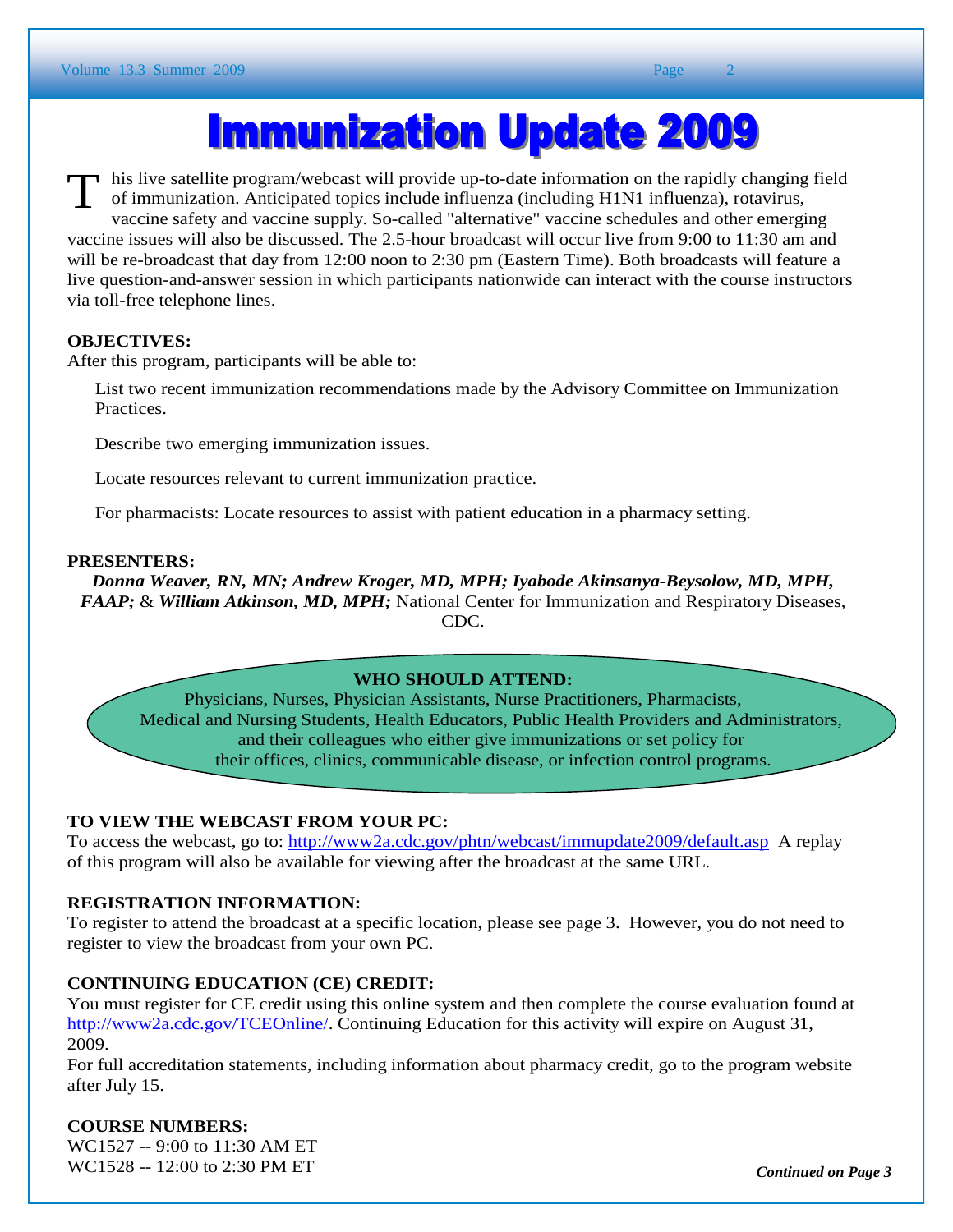#### Volume 13.3 Summer 2009 Page 3



l **It's time to "brush up" for Back to School Physicals!!** 

## **Immunization Update 2009**

 Join your colleagues for an interactive webcast presented by: The *National Immunization Program and the Public Health Training Network* 

## **THURSDAY, JULY 30TH , 2009**

## **Choose the time and location that works for you…**

| <b>Danbury Hospital</b>                      | <b>Naugatuck Valley Health District</b>     | <b>Waterbury Health Department</b>      |
|----------------------------------------------|---------------------------------------------|-----------------------------------------|
| Creasy Auditorium                            | 98 Bank Street                              | 95 Scovill St.                          |
| 24 Hospital Avenue                           | Seymour, CT 06483                           | Waterbury, CT 06706                     |
| Danbury, CT 06810                            | 12 p.m. to 2:30 p.m.                        | 9 to 11:30 a.m. AND 12 to 2:30 p.m.     |
| 9 a.m. to 11:30 a.m.                         | Lunch provided                              | RSVP to: Randy York                     |
| <b>Breakfast</b> provided                    | RSVP to: Elizabeth Green                    | $(203)$ 346-3907                        |
| RSVP to: Irene Litwak                        | $(203) 881 - 3255$                          |                                         |
| $(203) 730 - 5240$                           |                                             |                                         |
|                                              |                                             |                                         |
| <b>Norwalk Health Department</b>             | <b>Hartford Health &amp; Human Services</b> | <b>Windham Hospital</b>                 |
| Library                                      | 2 Holcomb St., 3 <sup>rd</sup> Fl Conf. Rm. | <b>Bernard Desrosier Room</b>           |
| 137 East Ave.                                | Hartford, CT 06112                          | 112 Mansfield Ave.                      |
| Norwalk, CT 06851                            | 12 p.m. to 2:30 p.m.                        | Willimantic, CT 06226                   |
| 9 a.m. to 11:30 a.m.                         | Light lunch provided                        | 12 p.m. to 2:30 p.m.                    |
| Refreshments provided                        | RSVP to: Tish Ricks or Sandra Abella        | Lunch provided                          |
| <b>RSVP</b> to: Pam Bates                    | (860) 547-1426 X 7048 or X7034              | RSVP to: Andrea Rosario                 |
| $(203) 854 - 7728$                           |                                             | (860) 423-4534 X328                     |
| <b>Stamford Hospital</b>                     | <b>Torrington Area Health District</b>      | <b>American Lung Association</b>        |
| Whittington Pavillion, Rm #2                 | 350 Main St., 1 <sup>st</sup> Fl. Conf. Rm  | 45 Ash St.                              |
| 190 West Broad St.                           | Torrington, CT 06790                        | East Hartford, CT 06108                 |
| Stamford, CT 06904                           | 12 p.m. to 2:30 p.m.                        | 9 a.m. to 11:30 a.m.                    |
| 12 p.m. to 2:30 p.m.                         | Lunch provided                              | <b>Breakfast</b> provided               |
| Lunch provided                               | RSVP to: Sue Sawula                         | RSVP to: Marie Rorrio                   |
| RSVP to: Cinthia Vera                        | $(860)$ 489-0436                            | $(860)$ 291-7322                        |
| $(203)$ 977-5098                             |                                             |                                         |
| <b>Nutmeg Public Access TV Studio</b>        | Or If you can't make the live webcast,      |                                         |
| 58 West Main St.                             |                                             |                                         |
| Plainville, CT 06062-1904                    | choose one of these dates, times and        |                                         |
| 9am-11:30am                                  |                                             |                                         |
| Refreshments provided                        | locations                                   |                                         |
| Contact: Ramona Anderson                     |                                             |                                         |
| $(860) 612 - 2777$                           |                                             |                                         |
| <b>Southwestern AHEC</b>                     | <b>Savin Rock Conference Center</b>         | <b>Naugatuck Valley Health District</b> |
| 5520 Park Ave., 2 <sup>nd</sup> fl conf. rm. | 6 Rock St.                                  | 98 Bank Street                          |
| Trumbull, CT 06611                           | West Haven, CT 06516                        | Seymour, CT 06483                       |
| <b>Aug 14th Archived Webcast</b>             | <b>Aug. 11th Archived Webcast</b>           | <b>Sept. 14th Archived Webcast</b>      |
| 12 p.m. to 3:15 p.m.                         | 8:30 a.m. to 11:30 a.m.                     | 4:30 to 7 p.m.                          |
| Lunch provided                               | <b>Breakfast</b> provided                   | Light dinner provided                   |
| RSVP to: Joan L. or Millie S.                | RSVP to: Betty M (203) 937-3665 or          | RSVP to: Elizabeth Green                |
| $(203)$ 372-5503                             | Jennifer Hall (203) 946-7097                | $(203) 881 - 3255$                      |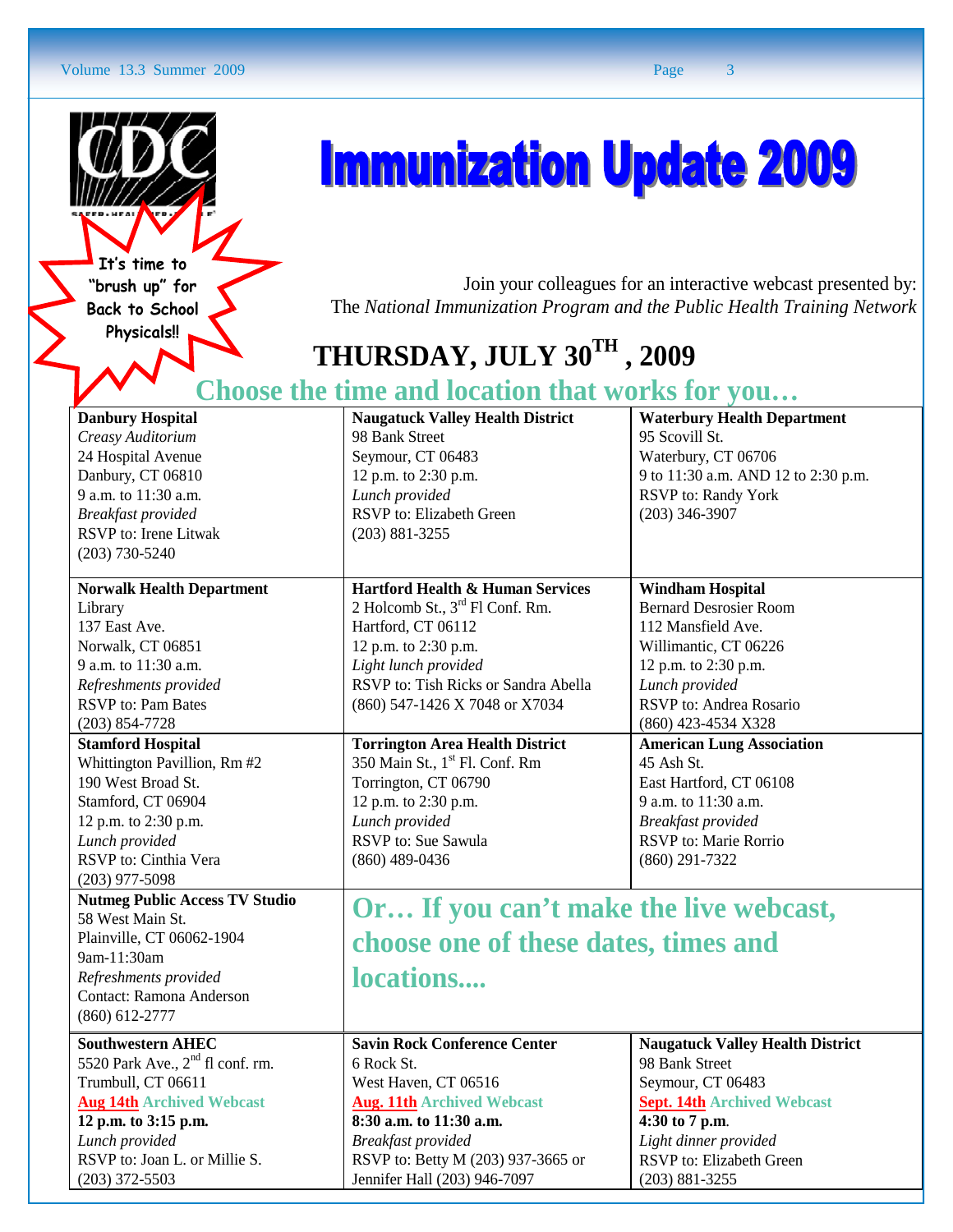Regional Immunization Program Epidemiologists' Areas of Responsibility

#### **Local IAP Coordinators**

**Bridgeport**  Joan Lane 203-372-5503

**Danbury**  Irene Litwak 203-730-5240

**East Hartford**  Marie Rorrio 860-291-7322

**Hartford**  Tish Rick Lopez Sandra Abella 860-547-1426 x7048

**Ledge Light**  Martin Tolentino Katie Baldwin 860-448-4882 x356

> **Meriden**  Ana Guajardo 203-630-4251

**Naugatuck Valley**  Elizabeth Green 203-881-3255

**New Britain**  Ramona Anderson 860-612-2777

> **New Haven**  Jennifer Hall 203-946-7097

> **Norwalk**  Pam Bates 203-854-7728

> **Stamford**  Cinthia Vera 203-977-5098

**Torrington**  Sue Sawula 860-489-0436

**Waterbury**  Randy York 203-346-3907

**West Haven**  Betty Murphy 203-937-3665

**Windham**  Andrea Rosario 860-423-4534

**Other areas**  Vacant 860-509-7241



## **Regional Epidemiologists**

The Immunization Program has four Regional Epidemiologists responsible for immunization-related activities in the state. The above map shows the area of responsibility for each epidemiologist. See larger viewing map attached to this newsletter, epi reg June 2009.pdf

| Region I – Western CT               | Paul Sookram          | 860-509-7835 |
|-------------------------------------|-----------------------|--------------|
| Region II – Greater New Haven       | Stephanie Poulin      | 860-509-7811 |
| Region III – Eastern CT             | <b>Sharon Dunning</b> | 860-509-7757 |
| <b>Region IV</b> – Greater Hartford | Linda Greengas        | 860-509-8153 |
|                                     |                       |              |

Please contact your Regional Epidemiologist to:

- report cases of vaccine-preventable diseases
- request in-service training for new staff or refresher training for existing staff
- discuss day care, school or college immunization entry requirements
- to request vaccine thermometers or educational materials

#### *Continued from Page 1 Novel Influenza A(H1N1)*

southern hemisphere influenza season experience. The Connecticut Department of Public Health has been planning with our community partners for the logistical challenges of distributing, tracking, and administering two different influenza vaccines during the 2009– 2010 season.

As we have followed the progression of the novel H1N1 virus, the one thing that is very clear is that it is an evolving situation. We continue to learn more about the virus. There are many resources available for professionals to continue to monitor this emerging virus. Several web addresses are provided here for professionals to continue following the illness.

- CDC http://www.cdc.gov/h1n1flu
- Connecticut Department of Public Health http://www.ct.gov/ctfluwatch/
- World Health Organization http://www.who.int/en/

Legend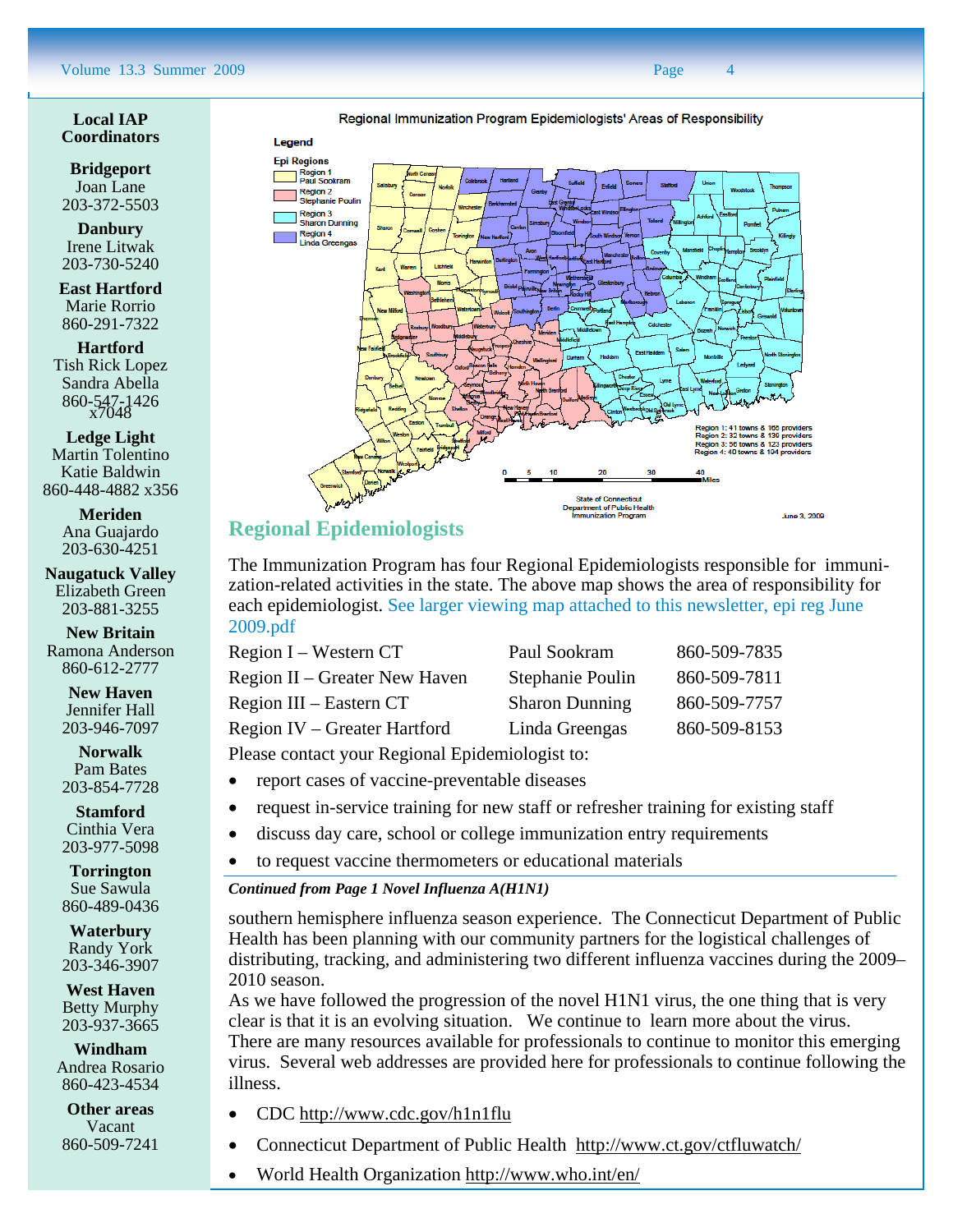## **Results of 2008 Day Care, School and College Surveys**

Each year the Immunization Program is required to conduct assessments of immunization coverage levels in all day cares, schools and colleges throughout the state. The results of the 2008 surveys are shown below.

## **Day Care (n = 59,706)**

| vaccine        | % coverage |
|----------------|------------|
| 3 Polio        | 99.6       |
| 4 DTP/DTaP/DT  | 99.3       |
| 1 MMR          | 99.5       |
| 1 Hib          | 98.9       |
| 3 Hepatitis B  | 99.5       |
| 1 Varicella    | 99.1       |
| 1 Pneumococcal | 99.1       |

The exemption rate (medical and religious) was 0.8%.

## **Kindergarten**  $(n = 47,320)$

| vaccine       | % coverage |
|---------------|------------|
| 4 Polio       | 98.3       |
| 5 DTP/DTaP/DT | 98.3       |
| 2 MMR         | 98.4       |
| 3 Hepatitis B | 98.2       |
| 1 Varicella   | 98.4       |

The exemption rate (medical and religious) was 1.0%

## **7<sup>th</sup> Grade** (n = 49,067)

| vaccine       | % coverage |
|---------------|------------|
| 3 Hepatitis B | 99.4       |
| 2 MMR         | 98.8       |
| 1 Varicella   | 97.2       |

The exemption rate (medical and religious) was 0.5%.

## **College**  $(n = 51,482)$

| vaccine             | $%$ coverage |
|---------------------|--------------|
| 2 Measles/1 Rubella | 92.0         |
| Meningococcal       | 99.2         |

The Immunization Program appreciates all the hard work put forth by providers and their staff in maintaining such high immunization coverage levels. Your outstanding efforts in keeping children and adolescents up-to-date on their vaccinations do not go unnoticed! Thanks to providers statewide Connecticut continues to maintain one of the highest immunization rates for their two year old population in the country.

## **Risk of Pertussis Infection 23 Times Higher When Parents Refuse Immunizations**

The June issue of *Pediatrics* reported on a study of children with pertussis enrolled in a Colorado health plan from 1996 to 2007. 156 children with laboratory-confirmed pertussis were compared to 595 randomly selected controls. All of the children's medical records were reviewed. Children were classified as "vaccine refusers" if that was recorded in their records or "vaccine accepters" if they were immunized or if the reason they were not immunized was not due to vaccine refusal such as if the child was sick. After controlling for gender, age, season of infection and other factors, the researchers found that the unvaccinated children were 23 times as likely as vaccinated children to contract pertussis. They found that one in 500 vaccinated children came down with pertussis, while about one in 20 unvaccinated children contracted the disease.

Pertussis can cause serious illness, especially in children. The most common complication of pertussis is secondary bacterial infection, which is the cause of most pertussis-related deaths. Pneumonia occurs in one out of 20 cases. Infants are more likely to suffer from such neurologic complications as seizures and encephalopathy. Nationwide there were 10,454 cases of pertussis reported to the CDC in 2007, and ten children died. In Connecticut there were 89 pertussis cases in 2007 and 55 cases in 2008.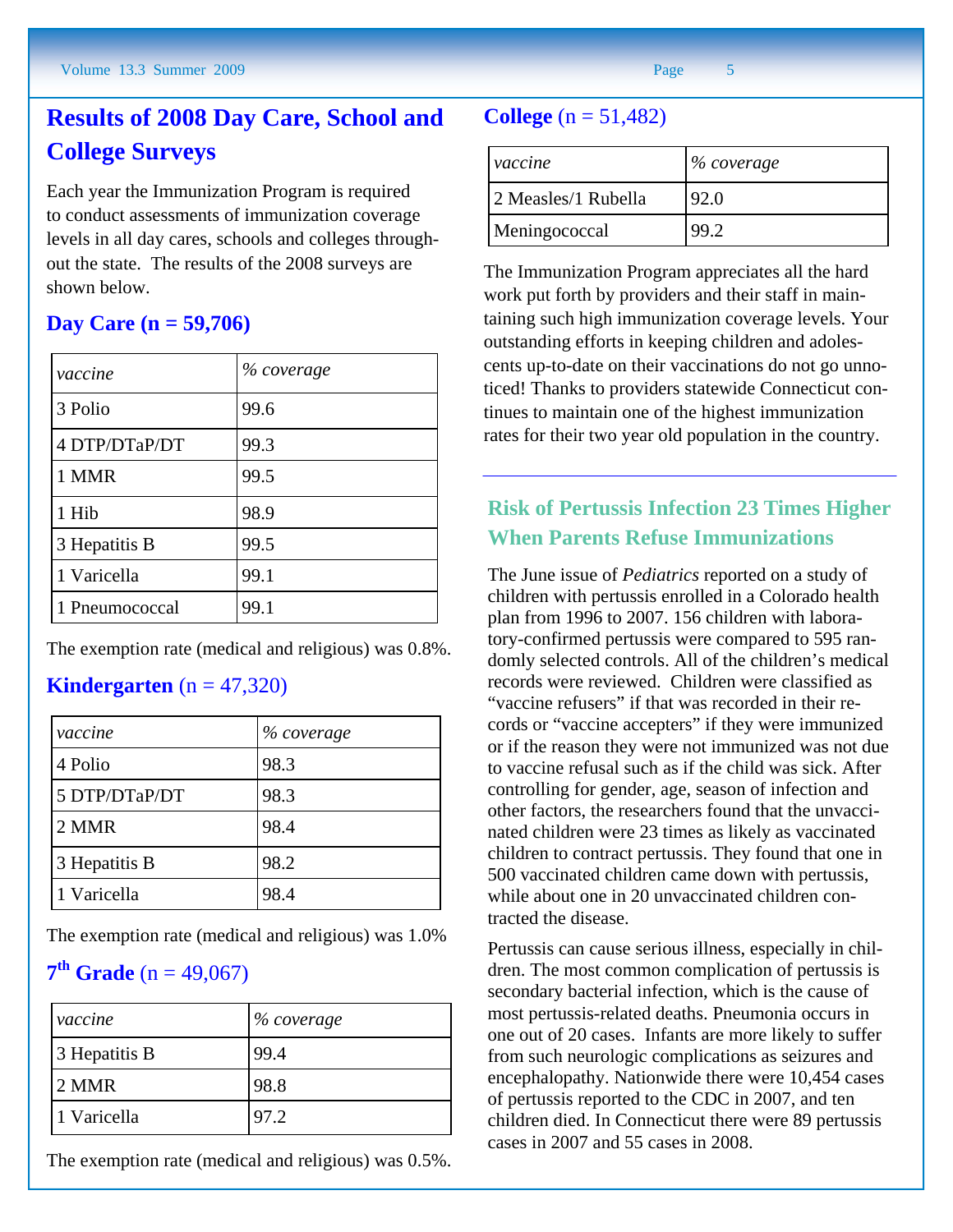

 **statewide vaccine distribution Below is a quick review of recent changes at McKesson, the DPH company. Please refer to the June** 

**3, 2009 blast fax for more detailed information. A copy of the information from the June 3rd blast fax is available at :www.ct.gov/dph/ immunizations under <Vaccine Policy Memos> section**

**New Shipping Boxes:**McKesson has begun shipping vaccine in new boxes. The biggest change is that providers will no longer be required to return the shipping containers to McKesson. Therefore, the new boxes will no longer have pre-printed return address labels. McKesson recommends providers keep one or two boxes on hand for expired or non-viable vaccine returns. If providers need to return vaccines and do not have a box on hand, they can call McKesson Customer Service at 1- 877-822-7746 to schedule a pick up or have a return address label sent to them. The new shipping containers should be in full use by 8/14/2009.

**Updated Temperature Monitors:** New temperature monitors are being used to assure vaccines are shipped under manufacturer-recommended conditions. On arrival, providers should remove the instruction card from the shipping container right away. Follow the instruction guide on the back of the card to read the monitor. Examine the vaccines and the shipping container for any damage. If you have questions or concerns when reading the monitor, if the monitor was not activated, or if you see damage to the package call McKesson at 877-836- 7123. **According to the CDC contract with McKesson, providers must contact McKesson with vaccine viability concerns within two hours of receiving their shipments.** 

**Vaccine Deliveries:**With summer vacation approaching, providers MUST notify the Immunization Program whenever their office will be closed on a day they would normally be open. Your business hours are shared with McKesson and Merck for vaccine delivery times. Once your order has

been submitted your vaccine can be delivered on any day or time you have listed to be open. Do not assume vaccines will be delivered the same time and day each month. Providers will be held accountable for replacing spoiled vaccines on a dosefor-dose basis if your office is closed for vacation or other reasons and did not notify the Immunization Program prior to the closure. **If your shipping information has recently changed or your office will be closed for any unscheduled period of time, please contact the Department of Public Health Immunization Program immediately** 

> **Test Your Knowledge on Basic Vaccine Storage Procedures**

**with any updated information.**

**Attached is a Quick Quiz to test your knowledge of Vaccine Storage and Handling Procedures. This should not take more than a couple minutes to complete. See vaccine storage and handling quiz attached to this newsletter.**

*When completed, please fax your answers to 860-509-8371 or email to claudia.soprano@ct.gov.* 

**Reinstatement of Hib Booster Dose at Ages 12-- 15 Months** 

Effective immediately, CDC, in consultation with ACIP, AAFP, and AAP, is recommending reinstatement of the booster dose of Hib vaccine for children aged 12--15 months who have completed the primary 3-dose series. Infants should continue to receive the primary Hib vaccine series at ages 2, 4, and 6 months. Children aged 12--15 months should receive the booster dose on time. Older children for whom the booster dose was deferred should receive their Hib booster dose at the next routinely scheduled visit or medical encounter. **Although supply is sufficient to reinstate the booster dose and begin catch-up vaccination, supply is not yet ample enough to support a mass notification process to contact all children with deferred Hib booster doses.**

For more information see the CDC Morbidity and Mortality Weekly Report dated June 26, 2009 at: http://www.cdc.gov/mmwr/preview/mmwrhtml/ mm5824a5.htm?s\_cid=mm5824a15e



**IAP Editors: Vincent Sacco, MS Melinda Mailhot, MSPH**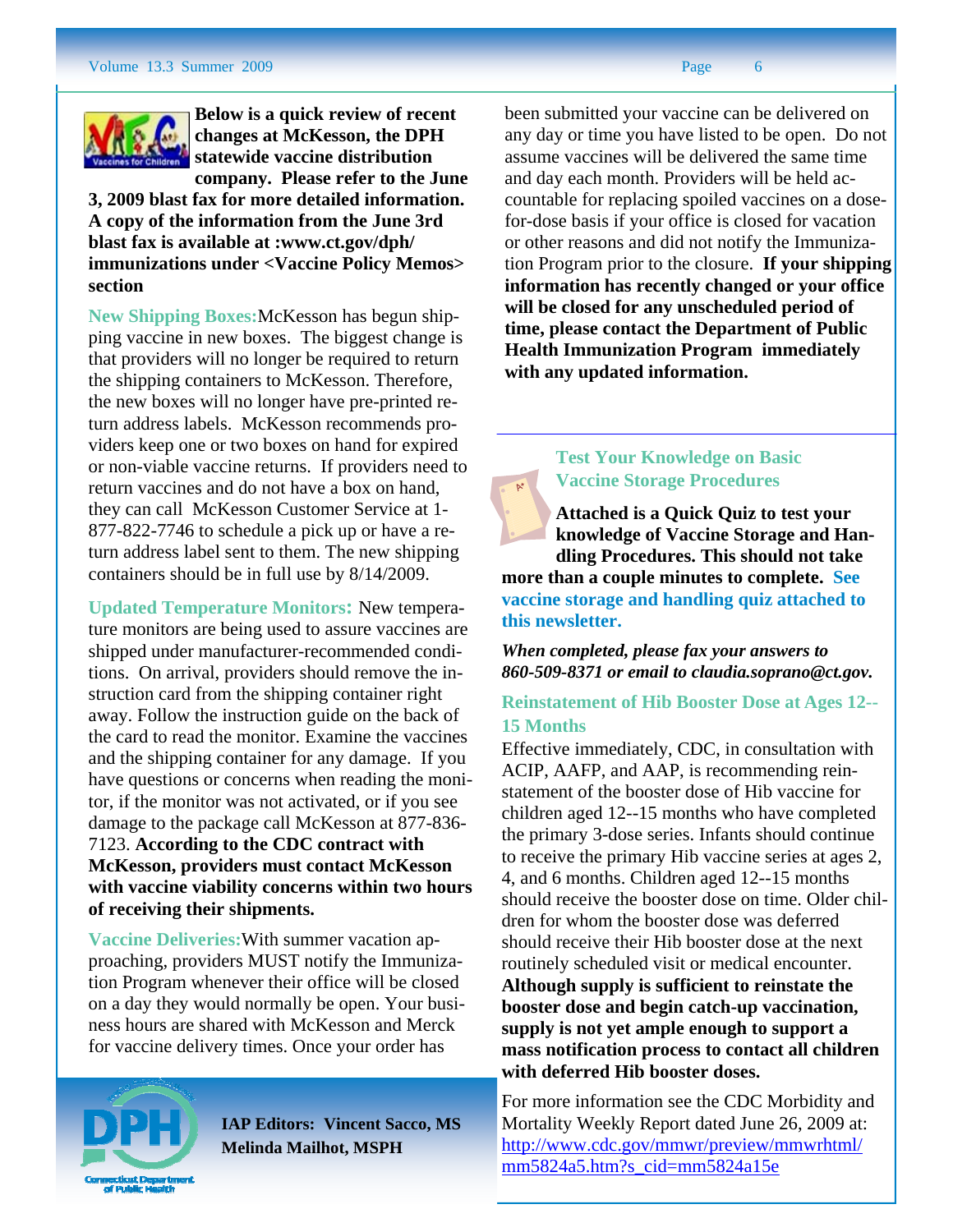## Regional Immunization Program Epidemiologists' Areas of Responsibility

## **Legend**